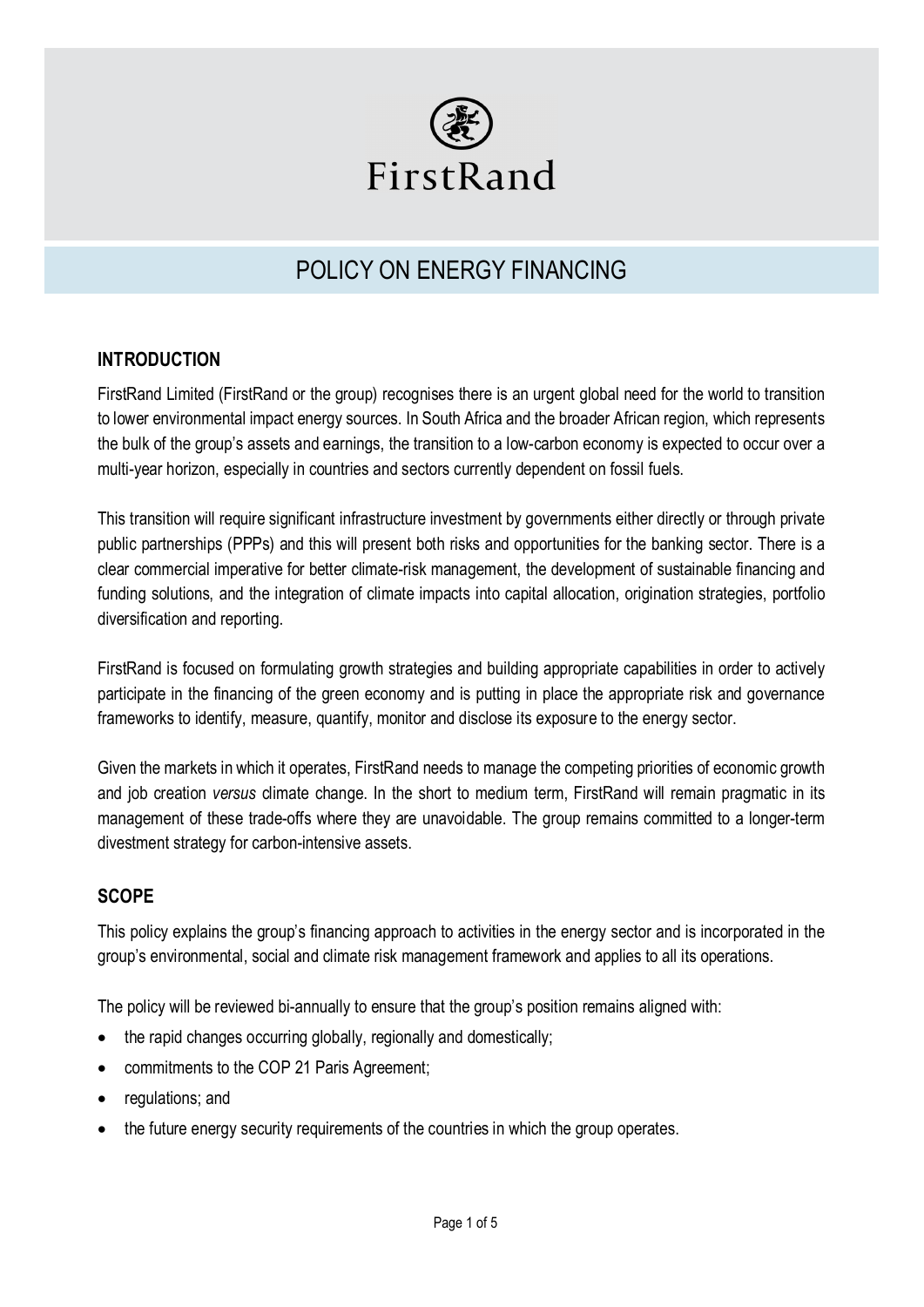

The energy sector provides material and critical products and services to individuals, companies and the state, and drives both economic growth and improved living standards across Africa. This policy relates to the funding of primary activities in the energy sector, namely:

- · **Oil and gas (including shale oil and shale gas fracking):** includes exploration, development, production and refining, and energy produced from oil and gas (including recycled oil or remnant oil such as heavy fuel oil).
- · **Oil and gas (including downstream exposure):** includes commercial banking of fuel retailers, suppliers/marketing, logistics, transport and fleet auto cards.
- · **Thermal coal:** includes energy produced from coal, such as coal-fired power stations.
- **Renewable energy:** includes sources such as wind, solar and waste-to-energy.
- · **Hydro-electric power.**
- · **Nuclear power**: includes the construction, operation and decommissioning of nuclear power stations and related infrastructure, nuclear enrichment, decommissioning and waste disposal.

# **RISK APPETITE**

Energy sources are diverse in type and location and need to be managed in a sustainable manner to prevent short- and long-term negative environmental impacts. The group's risk appetite framework provides balance sheet and credit exposure principles (and limits where applicable) to lending and investment exposure in the energy sector. These are determined through an analysis of a range of factors, such as:

- both the energy portfolio and geographical climate risks;
- emissions intensity;
- emissions generated through the extraction process;
- · other environmental and social benefits and challenges associated with each energy source; and
- the competing priorities between economic development and climate change.

FirstRand recognises that in certain countries in Africa, the energy sector remains an important driver of economic growth, job creation and social upliftment, and, in many cases, will continue to require coal for the foreseeable future. Other traditional sources of energy, such as oil and gas, have a longer-term role during the transition and the group will continue to provide financing and transactional services for clients in these industries that operate in an environmentally responsible way.

In addition, according to the International Energy Agency, almost half of final energy consumption across Africa is from the use of biomass (wood) and there is an opportunity to replace biomass with less carbon-intensive, transition energy sources such as natural gas.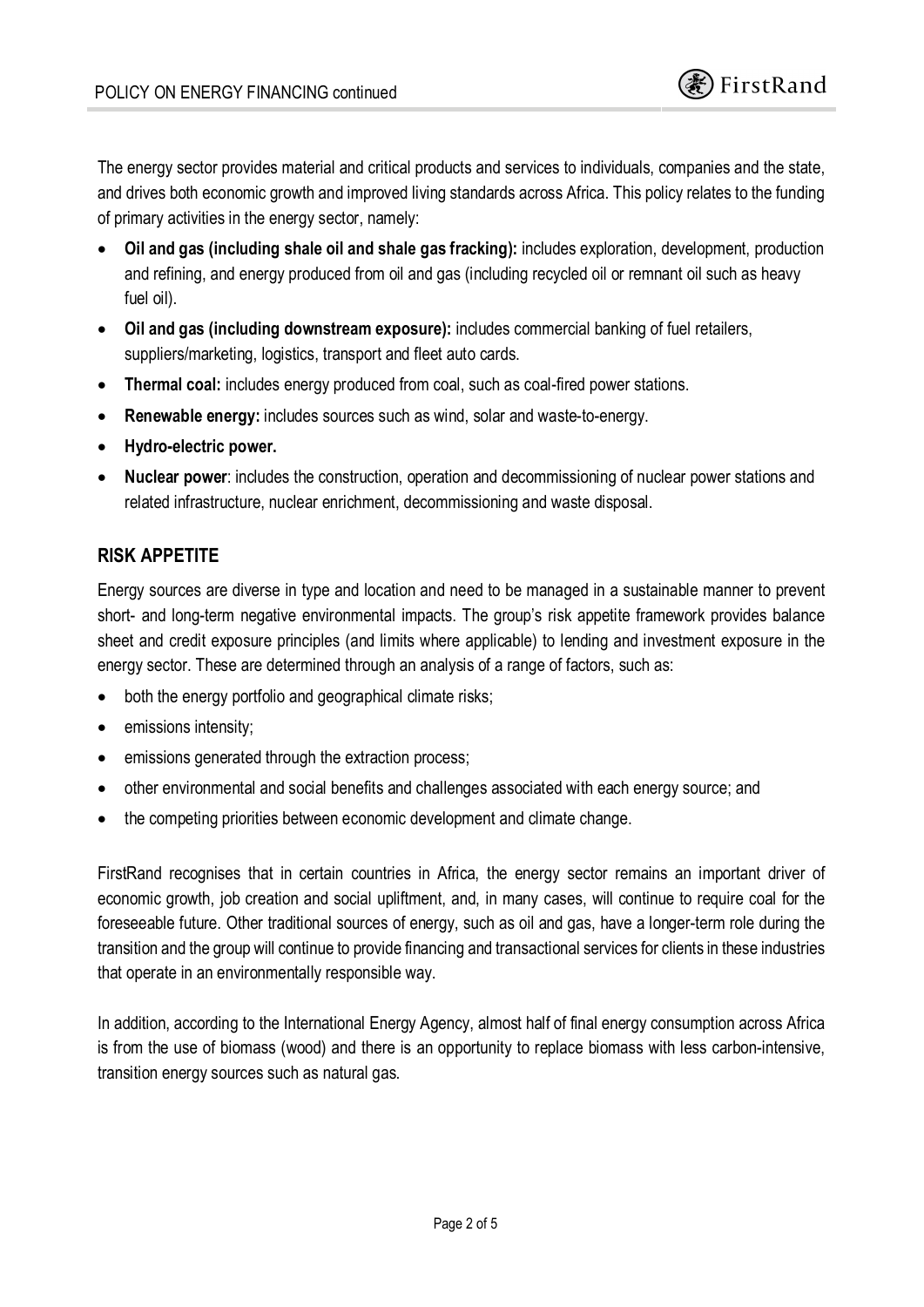

#### *South Africa*

The group supports the South African government's energy transition plans for future energy mix, and its stated commitment to achieving emissions targets as set out in the United Nations Convention to Combat Climate Change and the COP21 Paris Agreement. FirstRand also actively supports the *'Roadmap for Eskom in a Reformed Electricity Supply Industry'*. Both these programmes seek to significantly increase renewable energy capacity.

## **LENDING PRINCIPLES**

#### **Oil and gas (including shale oil and shale gas fracking)**

#### *Exposure*

The group has oil and gas exposures in South Africa, Nigeria, Ghana, Angola, Gabon and Mozambique, in the form of loan facilities for investment and capital expenditure, working capital, and other general corporate purposes. Oil and gas represent important sources of inward investment revenue for these countries.

The group's most significant exposures are in Nigeria, where oil and gas represent a significant portion of the country's foreign exchange, and local and federal government revenues.

#### *Enhanced due diligence*

Where the majority use of proceeds is for oil and gas-related activities, all transactions are subject to enhanced environmental and social due diligence, which requires adherence to regional, national, international and industry best practice, namely:

- · International Finance Corporation (IFC) Performance Standards (January 2012).
- · IFC General Environmental, Health, and Safety (EHS) Guidelines (April 2007).
- · IFC Industry Sector Guidelines (applicable parts of):
	- Onshore Oil and Gas Development (April 2017);
	- Offshore Oil and Gas Development (June 2015);
	- Liquefied Natural Gas (LNG) facilities (April 2007);
	- Ports, Harbours and Terminals (February 2017); and
	- Waste Management Facilities (December 2007).
- Equator Principles (January 2020).

#### *Exclusions*

FirstRand will not invest in or finance the development, construction or expansion of any oil and gas installation associated with the following:

- tar/oil sands:
- Arctic oil and gas;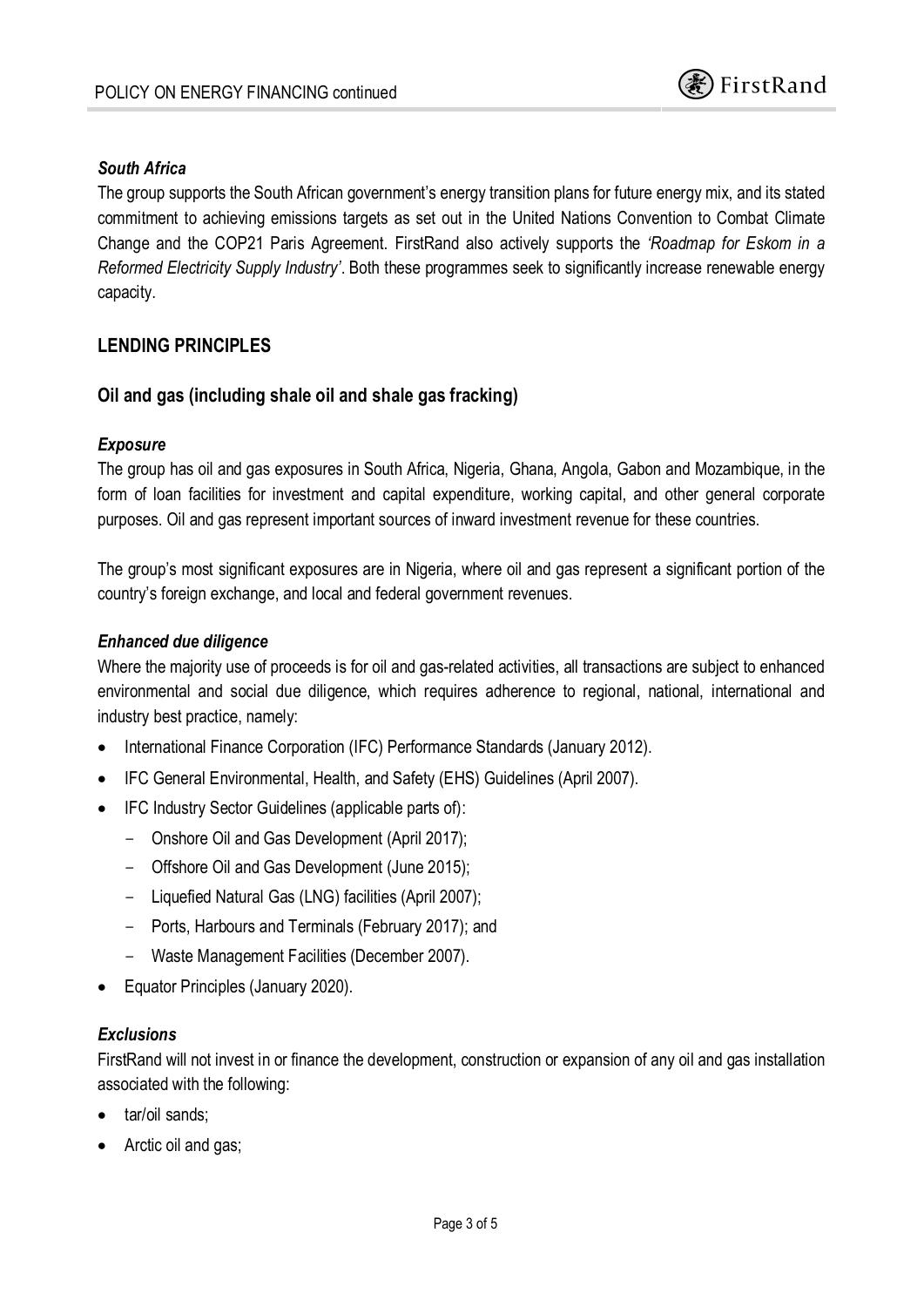- · unmitigated or unrestricted flaring of gas;
- shale oil and shale gas fracking in a water-scarce area;
- · critical impact on a protected area or on wetlands of international importance and/or that result in the destruction of High Conservation Value (HCV) areas; and
- associated infrastructure projects mainly dedicated to projects listed above, e.g. pipelines.

#### *Future focus*

FirstRand's aim is to reposition its oil and gas portfolio to support projects and clients that have life-cycle greenhouse gas emissions that fall below the sector average for the region. This will involve:

- greater focus on financing gas as a key transition fuel;
- · focusing on oil and gas activities that have low levels of emissions associated with extraction, processing and transport;
- · ensuring that clients who operate facilities monitor greenhouse gas emissions generated by their activities;
- · financing new technologies that assist with a country's oil and gas energy transition objectives; and
- working with traditional oil and gas clients to diversify into renewable energy.

## **Thermal coal**

FirstRand has a separate policy which applies to the group's financing of thermal coal activities which is available on the group's website: www.firstrand.co.za. FirstRand considers thermal coal financing as non-strategic and new capacity financing the most sensitive and high risk.

The policy places restrictions on the financing of new coal-fired power stations, as well as the financing of new coal mines. All new thermal coal transactions are subject to enhanced environmental and social due diligence, requiring adherence to regional, national, international and industry best practice.

#### **Renewable energy**

FirstRand supports the renewable energy industry in South Africa through the government-driven Independent Power Producer Programme (IPPP) and private sector initiatives, such as rooftop solar and demand-side management<sup>1</sup>. It also supports renewable energy in countries outside of South Africa. No funding limit is applied where the majority use of proceeds is for renewable energy projects, however, all transactions are subject to enhanced environmental and social due diligence, requiring adherence to regional, national, international and industry best practice.

#### *Hydroelectric dams*

There are no portfolio funding limits on hydroelectric dams, however, large projects must be consistent with the World Commission on Dams Framework, meet applicable legislation and comply with the Equator Principles, IFC Performance Standards and applicable World Bank guidelines.

<sup>1</sup> Demand-side management (DMS) – modification of consumer demand and reducing peak electricity demand to provide economic, reliability and environmental benefits. (For example: activity-sensor lighting during occupancy of areas; primarily relying on renewable energy with access to grid power for peak demand times.)